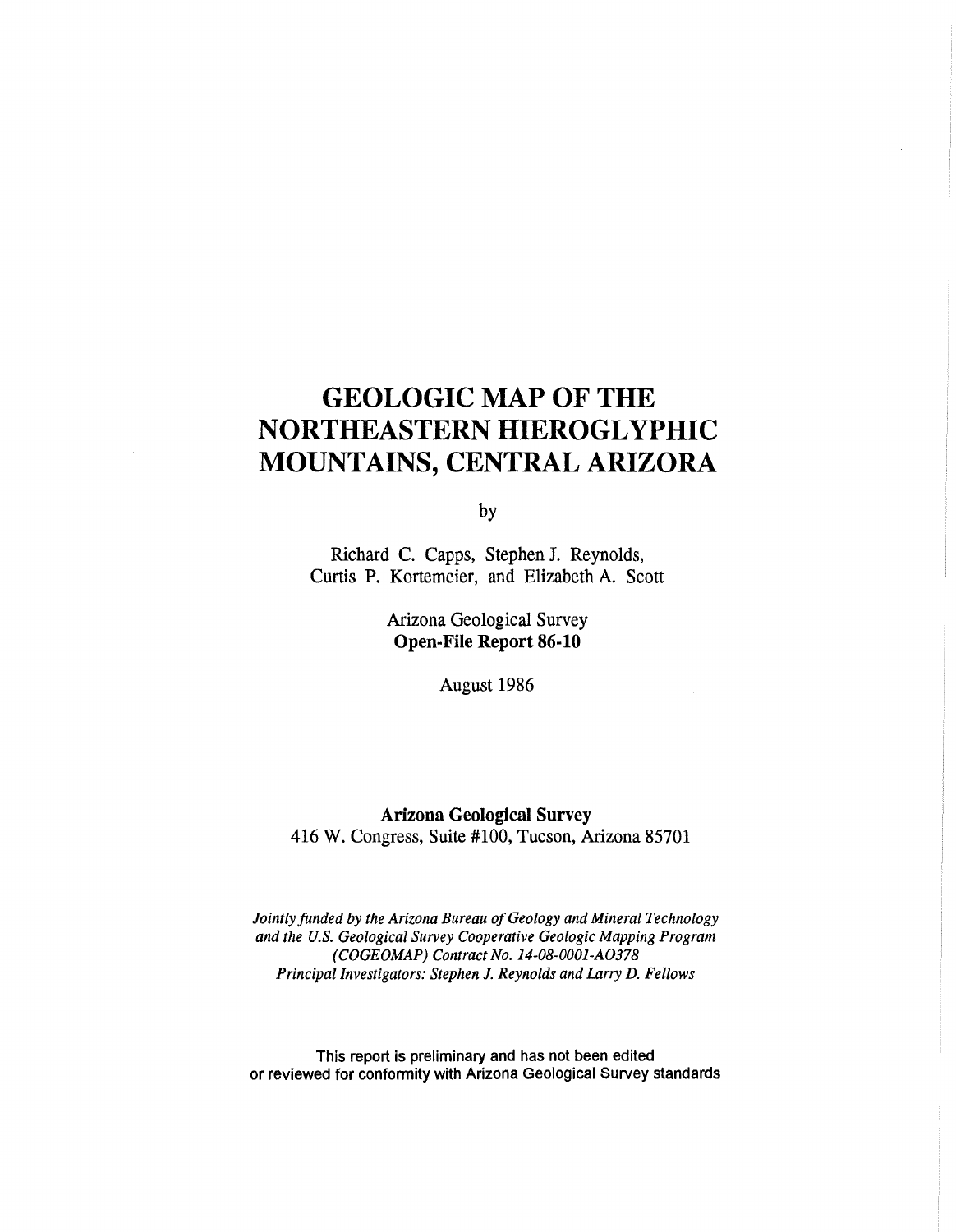$\frac{1}{2}$ 

 $\label{eq:2.1} \frac{1}{\sqrt{2}}\left(\frac{1}{\sqrt{2}}\right)^{2} \left(\frac{1}{\sqrt{2}}\right)^{2} \left(\frac{1}{\sqrt{2}}\right)^{2} \left(\frac{1}{\sqrt{2}}\right)^{2} \left(\frac{1}{\sqrt{2}}\right)^{2} \left(\frac{1}{\sqrt{2}}\right)^{2} \left(\frac{1}{\sqrt{2}}\right)^{2} \left(\frac{1}{\sqrt{2}}\right)^{2} \left(\frac{1}{\sqrt{2}}\right)^{2} \left(\frac{1}{\sqrt{2}}\right)^{2} \left(\frac{1}{\sqrt{2}}\right)^{2} \left(\$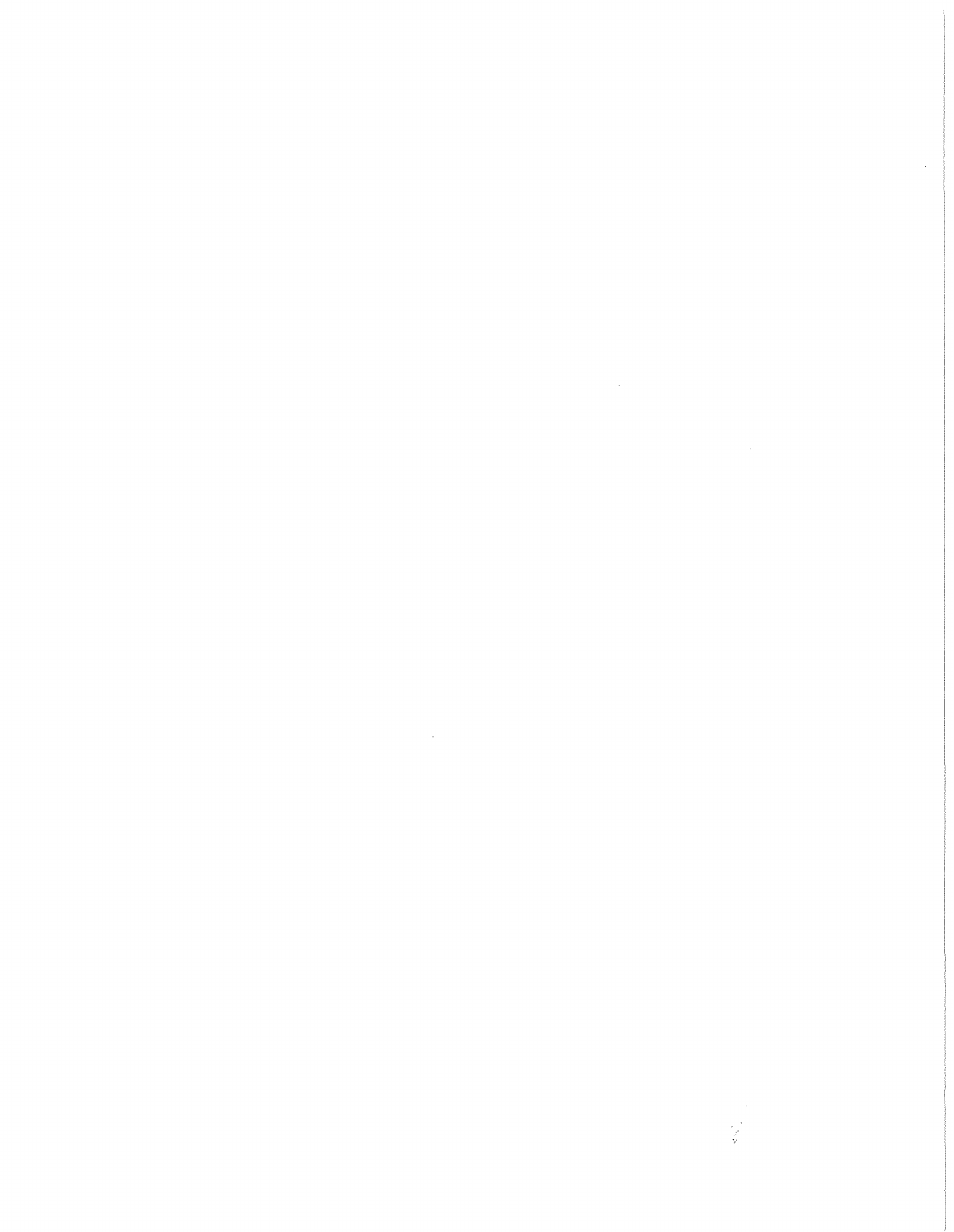#### **INTROOOCTION**

This report presents a preliminary 1:24,OOO-scale geologic map of the northeastern Hieroglyphic Mountains in central Arizona. The mapping, completed between January and June, 1986, was jointly funded by the U.S. Geological Survey and the Arizona Bureau of Geology and Mineral Technology as part of the cost-sharing, Cooperative Geologic Mapping Program (COGEOMAP). The aim of COGEOMAP is to produce high-quality geologic maps for areas that have been inadequately mapped and that have high mineral resource or natural hazard potential.

The mapping was done on  $1:24,000$ -scale topographic maps and on  $1:24,000$ scale color aerial photographs provided by Raymond A. Brady, U. S. Bureau of Land Management, Phoenix.

#### GEOLOGIC OVERVIEW

The Hieroglyphic Mountains are composed of a metamorphic-plutonic basement that is overlain by middle Tertiary volcanic and sedimentary rocks. The oldest rocks in the range are Proterozoic schist, gneiss, metasedimentary and metavolcanic rocks, and several generations of plutonic rocks. These rocks are intruded by a small granite pluton that is similar in mineralogy to the Late Cretaceous Wickenburg batholith of the Vulture and Big Horn Mountains (Rehrig and others, 1980; Capps and others, 1985). The entire basement assemblage is cut by numerous felsic to mafic dikes, most of which are inferred to be middle Tertiary in age.

The crystalline rocks are commonly overlain by a thin sequence of pre-20 Ma Tertiary sandstone and conglomerate. These clastic rocks are generally too thin to map separately from the overlying volcanic units.

The Miocene (20 to 16 Ma) volcanic rocks consist of a complex sequence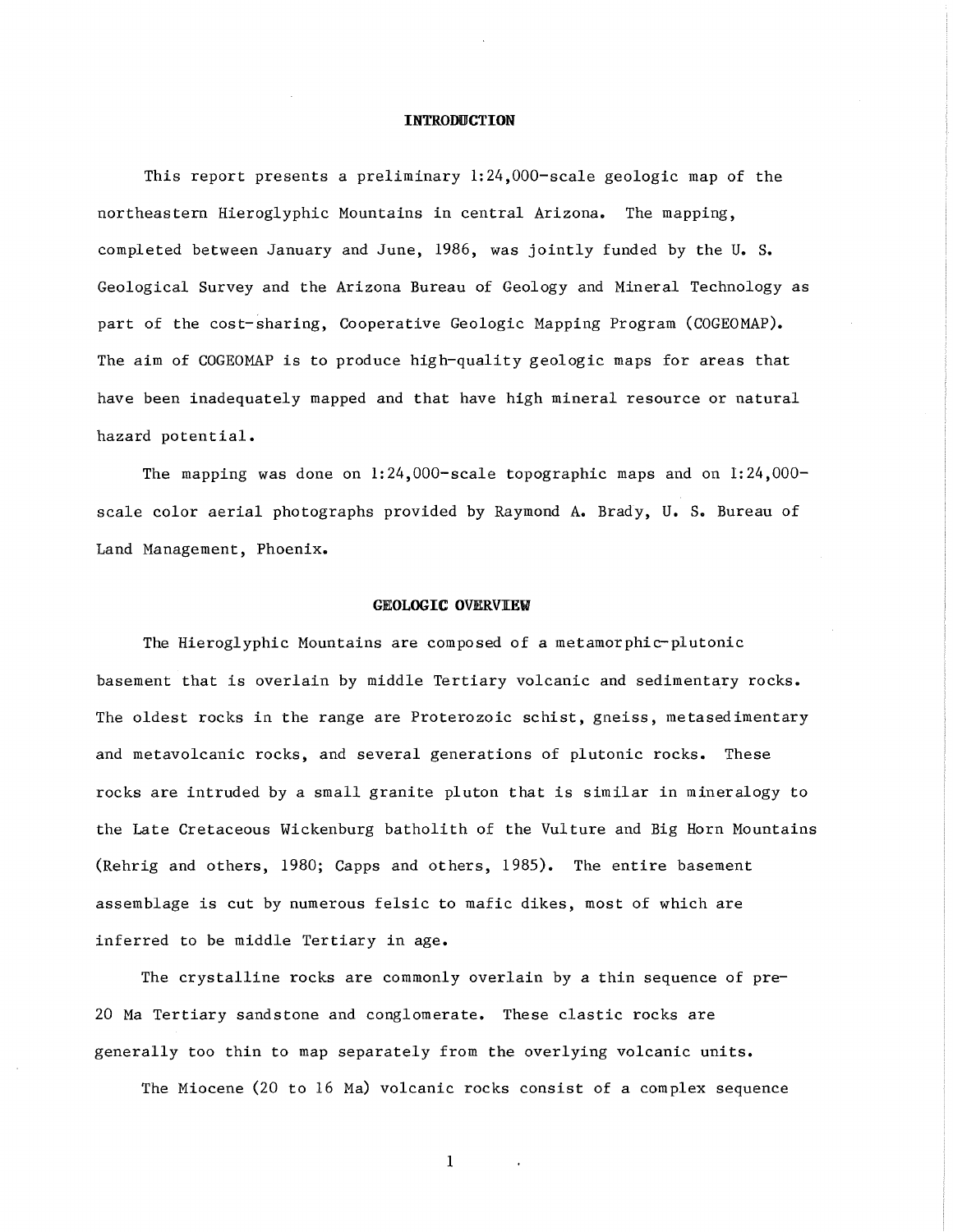of basalt and andesite flows, latite and rhyolite flows and lithic tuffs, and lesser amounts of volcaniclastic rocks. Basalts are interlayered with areally restricted rhyolite flows and associated lithic tuffs. Stratigraphic relationships and differences in phenocryst assemblages in the rhyolites and latites have been used to designate informal units, each of which probably represents multiple extrusions from one or more vents within discrete eruptive centers.

Low- to high-angle normal faulting and rotation of the volcanic rocks and subjacent crystalline basement occurred soon after the extrusion of the youngest volcanics at 16 Ma. Most normal faults trend north-northwest and are associated with north- and northeast-trending faults that locally accommodated differential rotation or strike-slip displacement. Most northwest-striking faults dip southwest and most beds dip northeast.

The volcanic rocks are overlain by conformable to unconformable coarse fanglomerate and landslide-related megabreccia deposited in the larger halfgrabens. Tilting continued during deposition of these deposits because they typically grade upward into conformable to locally unconformable, more gently dipping sandstone and siltstone. Essentially flat-lying basalts probably equivalent to the 14- to 15-m.y.-old Hickey Formation occur adjacent to the map area along the eastern shore of Lake Pleasant.

Argillic and silicic alteration locally occurs in both Tertiary and pre-Tertiary rocks and is most intense in the Cedar Basin area. Preciousand base-metal mineralization also occurs in the crystalline basement and in overlying Tertiary volcanic rocks.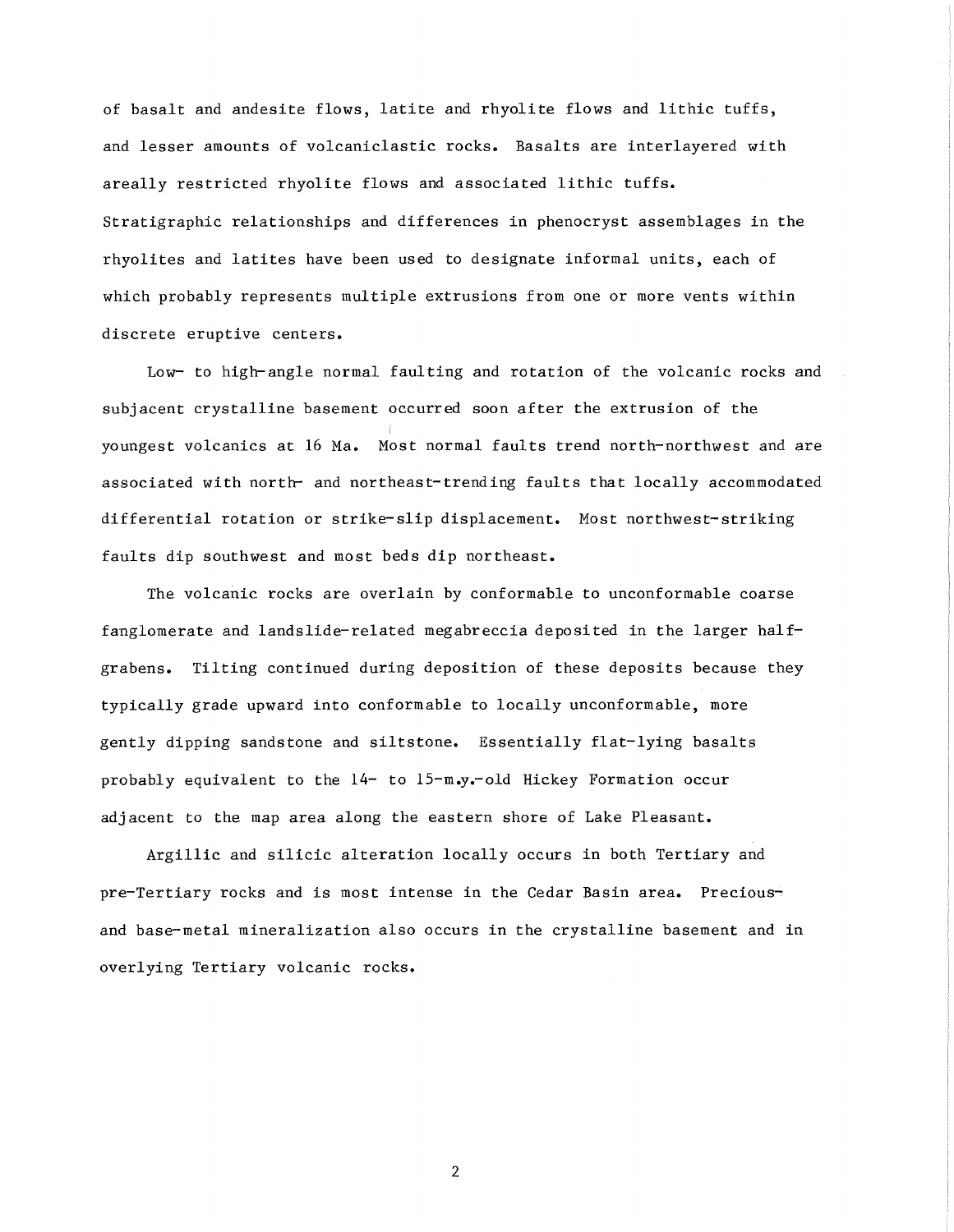#### **UNIT DESCRIPrIONS**

- Q<sub>S</sub> YOUNGER ALLUVIUM (HOLOCENE) -- Unconsolidated sand and gravel in modern channels or on low-lying terraces adjacent to these channels.
- ~+ **UNCONSOLIDATED TALUS (HOLOCENE) --** Unconsolidated, poorly sorted, angular talus that generally flanks high topography.
- Q<sub>50</sub> MID-LEVEL ALLUVIUM (HOLOCENE) -- Unconsolidated gravel-poor sand and sandy gravel deposits in flood plains elevated 0.5 to 2 m above the modern channels. Deposits typically host mature mesquite trees.
- qI!i **OLDER ALIDVIUM (LATE MIOCENE? TO HOLOCENE) --** Unconsolidated to semiconsolidated and caliche-cemented sand and gravel deposits that commonly underlie dissected terraces elevated 2 m or more above modern drainages. The deposits are being incised by the present drainages and host palo verde trees, saguaro, and other cacti.
- ~ **CALCITE VEINS (MIOCENE?) --** Very pale-gray, pinkish-white, and dark-gray massive calcite veins. The calcite veins are generally steeply dipping, are less than 15 cm to more than 2 m wide, and cut Tertiary fanglomerate and volcanics. Zoned dog-toothed calcite crystals as long as 6 cm occur in cavities within these veins. The thickest veins occur near Cow Creek and near the Lake Pleasant dam.
- Tage CHALCEDONIC QUARTZ, COMMON OPAL, AND INTENSELY SILICIFIED ROCKS (MIOCENE?) **--** Light-gray, pinkish-white, and light-tan, very fine- grained chalcedonic quartz, common opal, silica-cemented phreatic breccia, and intensely silicified rocks. These siliceous rocks contain significant amounts of pyrite and rare galena and are associated with zones of incipient to very strong argillic alteration. Bedded deposits of phreatic breccia are less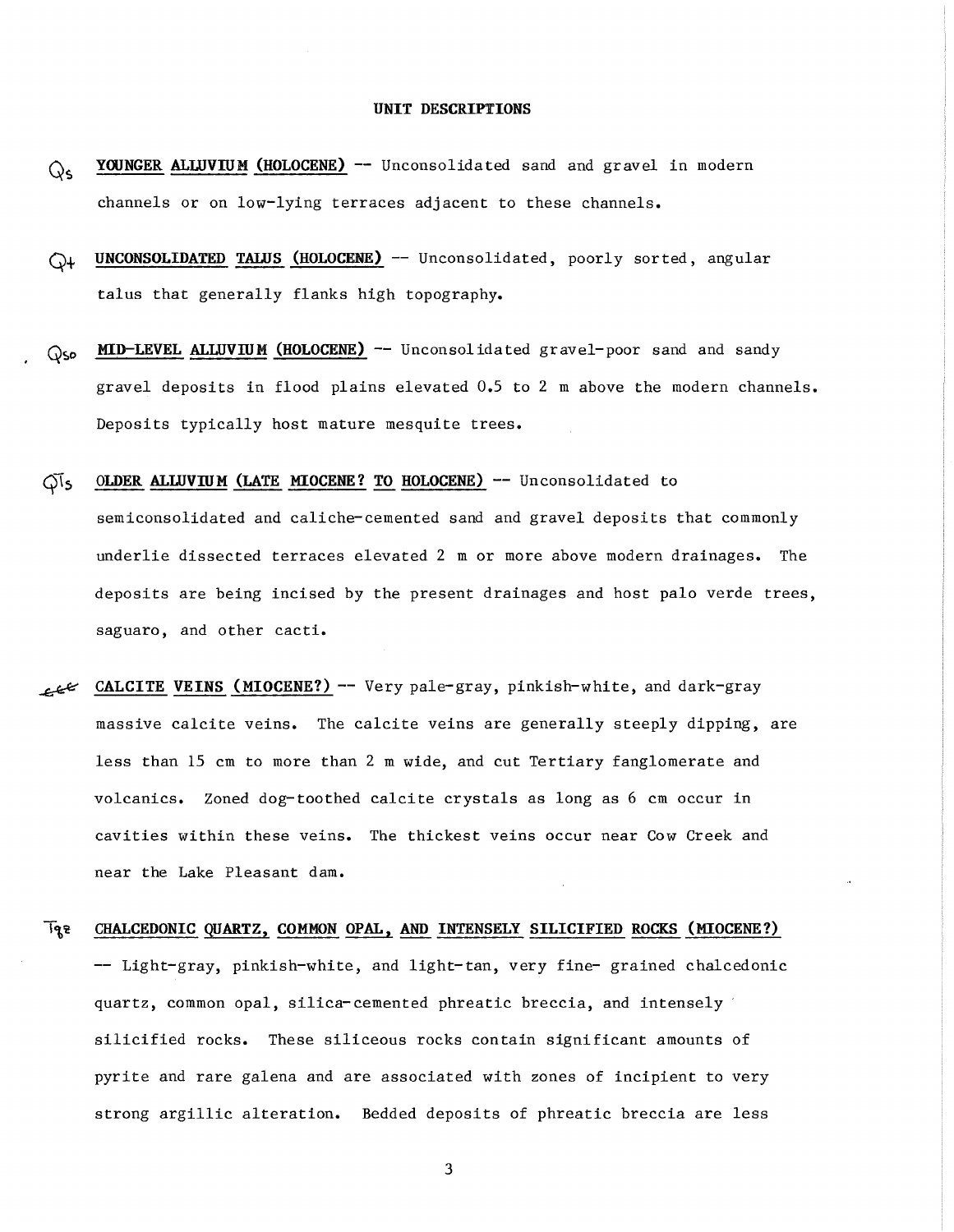than 4 m thick and are spatially associated with paleo-hydrothermal vents. These rocks fill a northwest-oriented, high-angle structure between Little Hells Gate and Big Hells Gate and occur on hill tops in the Cedar Basin area.

- T<sub>P</sub>d PEBBLE DIKES (MIOCENE) -- Anastomosing network of dikes containing heterogenous angular clasts of Proterozoic metamorphic rocks and Tertiary basalt and latite in a medium-reddish-brown sand sized matrix. The dikes are 5 to 30 cm wide and the principle zone strikes N 20<sup>0</sup> W for at least 100m. The dikes cut an outcrop of crudely bedded Hells Gate latite volcanic breccia about 1.5 km south of Cedar Basin.
- TF FANGLOMERATE (MIDDLE MIOCENE) Consolidated to semiconsolidated fanglomerate, and conglomerate, sandstone, and siltstone with a discontinuous thin cover of QTs. Moderately tilted, coarse, consolidated fanglomerate and laharic breccia in the lower parts of the section are generally conformable to slightly unconformable on Tertiary volcanic rocks and commonly grade upward into less consolidated finer-grained conglomerate, sandstone, and siltstone. Stratigraphically higher units in the southern part of the map area are unconformable over the volcanic rocks. This unit was commonly deposited across rugged topography and locally overstepped fault scarps. Paleocurrent direction, as inferred from pebble imbrication, is indicated directly on map.
- If<sub>5</sub> SILTSTONE AND SANDSTONE FACIES -- Moderately tilted, consolidated to semi consolidated siltstone and sandstone associated with fanglomerate. This facies occurs in stratigraphically higher levels within the fanglomerate near Lake Pleasant, but locally occupies the basal part of the fanglomerate section northwest of the lake.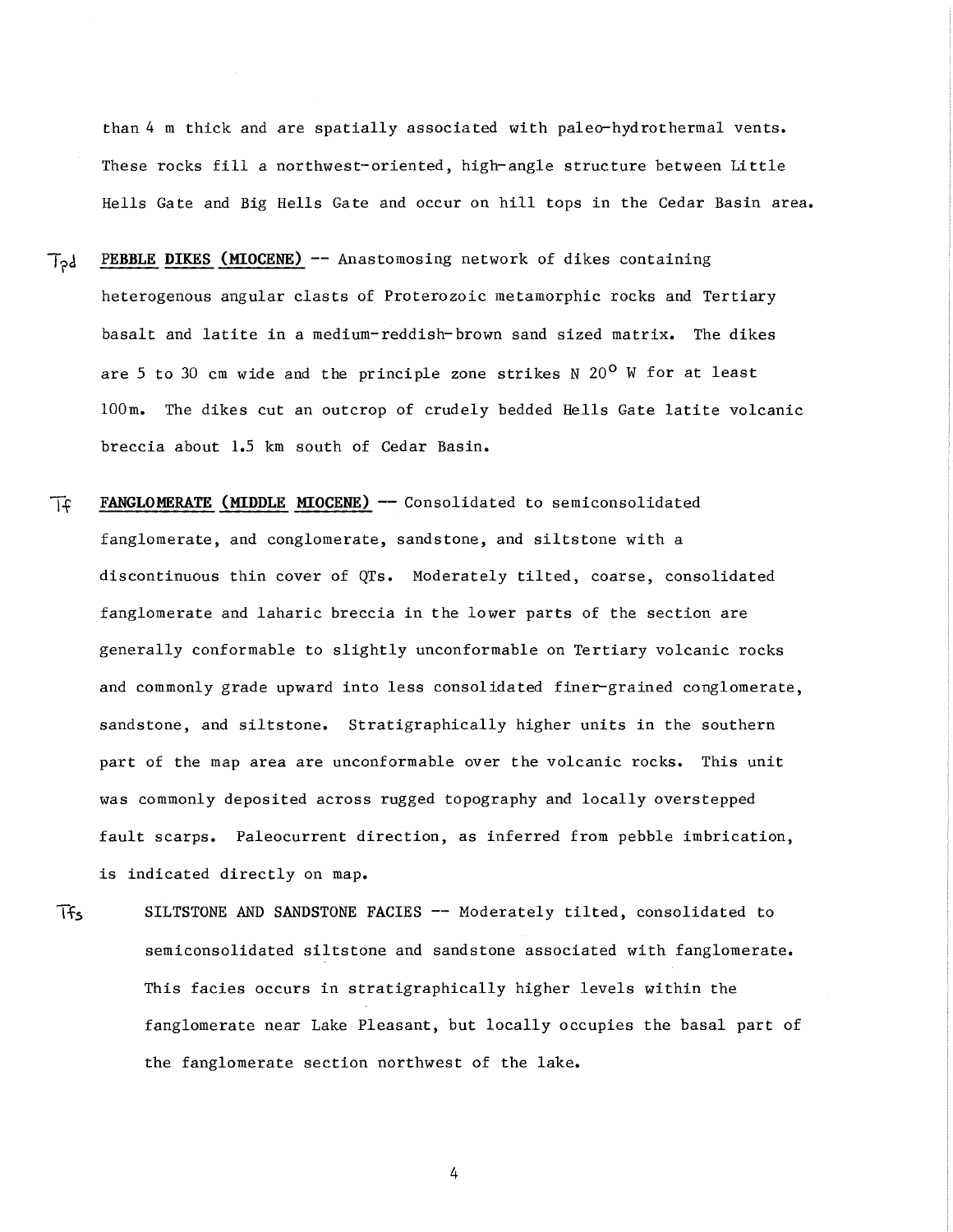## MEGABRECCIA AND SEDIMENTARY BRECCIA; PROTOLITH OF BRECCIA IN PARENTHESES WHERE  $T_{\rm bx}$ KNOWN (MIDDLE MIOCENE) -- Shattered landslide blocks (megabreccia) derived from various older rock units. Megabreccia is locally associated with monolithologic and polylithologic sedimentary breccia.

#### MIOCENE VOLCANIC AND SEDIMENTARY ROCKS

The volcanic rocks overlie basal Tertiary clastic rocks and the crystalline basement, underlie the fanglomerate and megabreccia, and are 20 to 16 m.y. old (Kortemeier and others, 1986; Scarborough and Wilt, 1979). The lower part of the volcanic section is composed of two multiple-flow rhyolite units intercalated with phenocryst-rich basalt, phenocryst-poor basalt, andesite flows, tuff, and volcaniclastic sedimentary rocks. Overlying these rocks is a sequence of highly porphyritic latite flows. flow breccia, debris flows, volcanic breccia, and tuff. The volcanics have been subdivided into the following informal units (from youngest to oldest):

- (1) Hells Gate latite
- (2) Castle Creek volcanics
- 

The two lower rhyolites (numbers  $3 - 4$ ) may be partly time equivalent and are both interbedded with basalt and andesite.

The rhyolite flows are underlain and overlain by lithic tuffs that are moderately to poorly welded and contain abundant accessory and accidental lithics. These tuffs are much more extensive than the associated rhyolite flows and represent phreatic and phreatomagmatic base-surge deposits and minor air fall. Some tuffs exhibit low-angle cross-bedding structures and others contain accessory lithics as large as 6 m.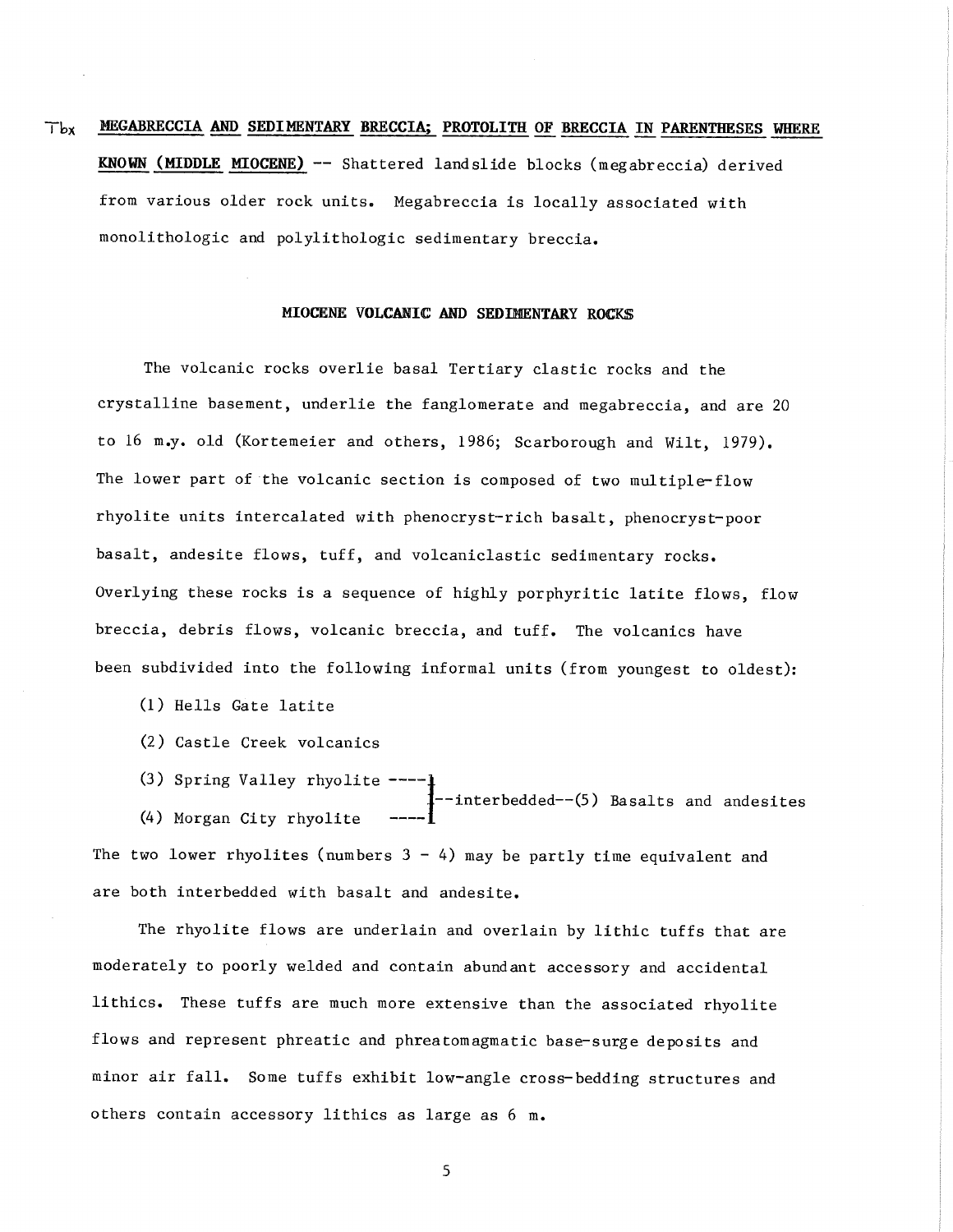The rhyolite and latite flows and tuffs are ridge-and-cliff formers, whereas the more easily eroded basalts and poorly welded tuffs form valleys and hummocky terrain. Abundant section-repeating normal faults and postvolcanic erosion make estimation of the total thickness of the volcanic section difficult. There are about 520 m of Tertiary volcanic rocks in the fault-bounded, but most complete, section near Garfias Wash.

Abundant hypabyssal rhyolite dikes intrude the prevolcanic basement and Tertiary volcanics and commonly have phenocryst assemblages similar to those in the adjacent and overlying volcanics. Some of the dikes probably represent conduits for the volcanics.

n .HELLS GATE LATlTE -- Medium-gray, light-purplish-gray, medium- to dark-brown and light-grayish-pink porphyritic latite flows, flow breccia, debris flows, lahars, volcanic breccia, and lithic tuff. Very dark-gray porphyritic vitrophyres are locally abundant. Flows contain 25 to 55 percent phenocrysts (0.5 to 35 mm diameter), including 20 to 40 percent oligoclase megacrysts, 5 to 10 percent biotite, a trace to 8 percent hornblende, 1 to 3 percent opaques, a trace to 3 percent pyroxene, and a trace of quartz phenocrysts. The oligoclase (An-12 to An-20) megacrysts and phenocrysts are subhedral to euhedral, are a maximum of 3.5 cm length, and contain inclusions of glass, acicular apatite, zircon, and opaques. Optically zoned oligoclase phenocrysts are essentially the same composition from core to rim (Ward, 1977). Biotite phenocrysts are largely euhedral books, and opaques are euhedral and subhedral. Some flows contain brown euhedral hornblende phenocrysts as large as 1 cm in length and 3 mm in width. Medium-green augite phenocrysts generally occur as 2 to 4 mm cumulophyric inclusions associated with opaques. Rare quartz phenocrysts are highly embayed. Weakly trachytic, devitrified groundmass is composed of plagioclase laths and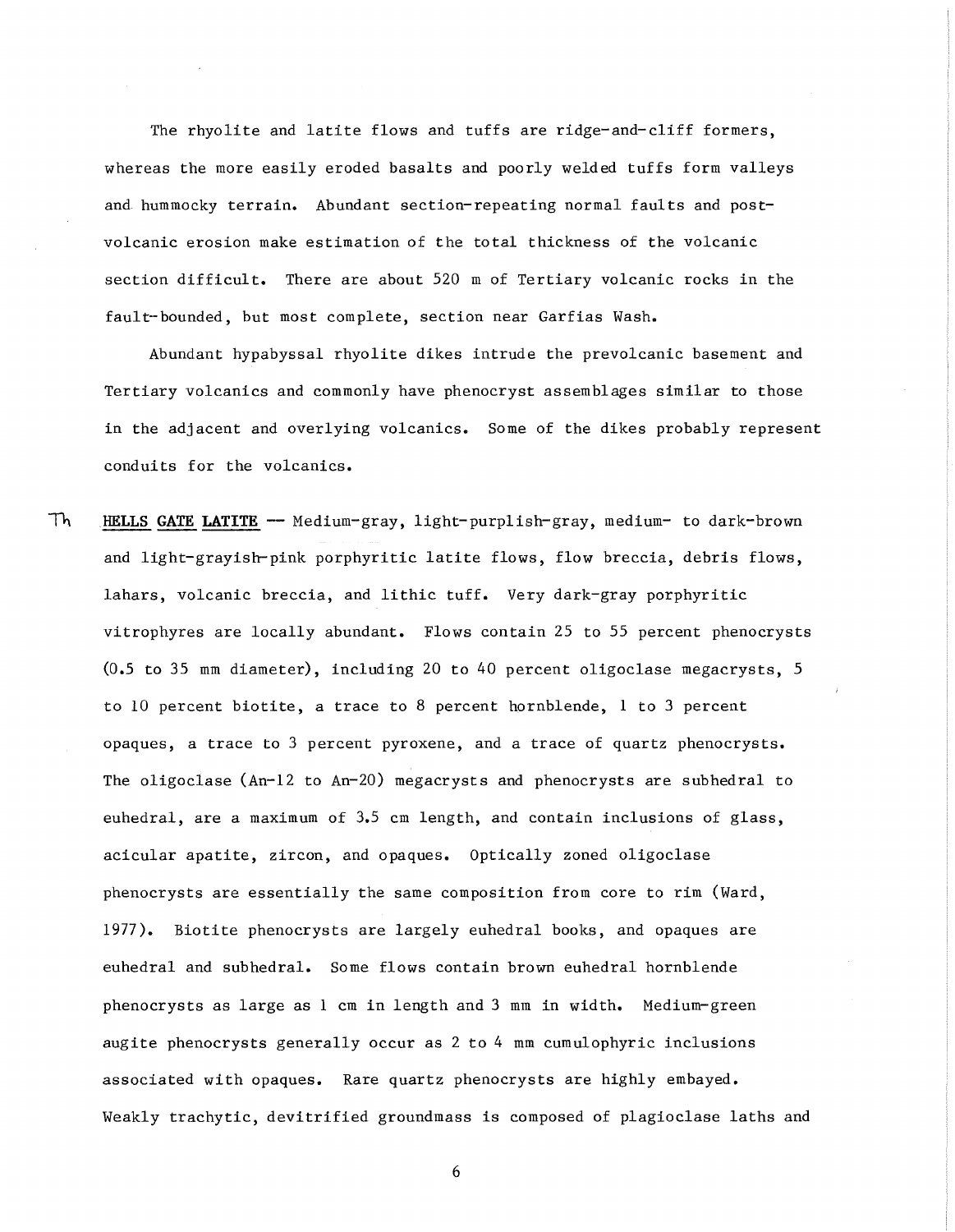several percent opaques. Vitric groundmass contains numerous incipient crystallization forms of plagioclase and cristobalite, including microlites, crystallites, and rare spherulites. The younger latite flows are generally more porphyritic than the older flows. The extremely high phenocryst content and major element chemistry of the flows suggest a very high effective viscosity (McBirney and Murase, 1984). Mafic inclusions in the flows conform to the flow structures in the latite and were plastic (molten?) during emplacement. Zones of incipient to very strong argillic and silicic alteration are most abundant in the Cedar Basin area.

The unit unconformably overlies Proterozoic basement and conformably overlies Tertiary basalt and andesite, Castle Creek volcanics, and Spring Valley and Morgan City rhyolite flows and tuffs. Hells Gate latite is the top volcanic unit in the map area and is overlain with small to moderate angular unconformity by Tertiary fanglomerates with a general lack of obvious paleosols along the contact. Hells Gate latite flows are at least 480 m thick on the unnamed mountain along the northern flank of Burro Flats. A K-Ar biotite age for this unit near Castle Creek is 16.1 + 0.5 Ma. (Kortemeier and others, 1986). A biotite age of 17.98 + 0.43 was obtained from a probable Hells Gate flow in the Buckhorn Mountains, north of the map area (Shafiqullah and others, 1980).

Thd UNDIFFERENTIATED DEBRIS FLOWS, LAHARS, AND VOLCANIC BRECCIA -- Mediumreddish brown, medium-grayish-brown, dark-brown, and light-grayish-pink, debris flows, lahars, and volcanic breccia. Clasts are from Hells Gate flows and tuffs, Tertiary basalt and andesite, Spring Valley and Morgan City rhyolites, and Proterozoic metamorphic and intrusive rocks. Southwest of Squaw Mesa, the stratigraphically lowest debris flows typically contain abundant basalt clasts. Proterozoic clasts dominate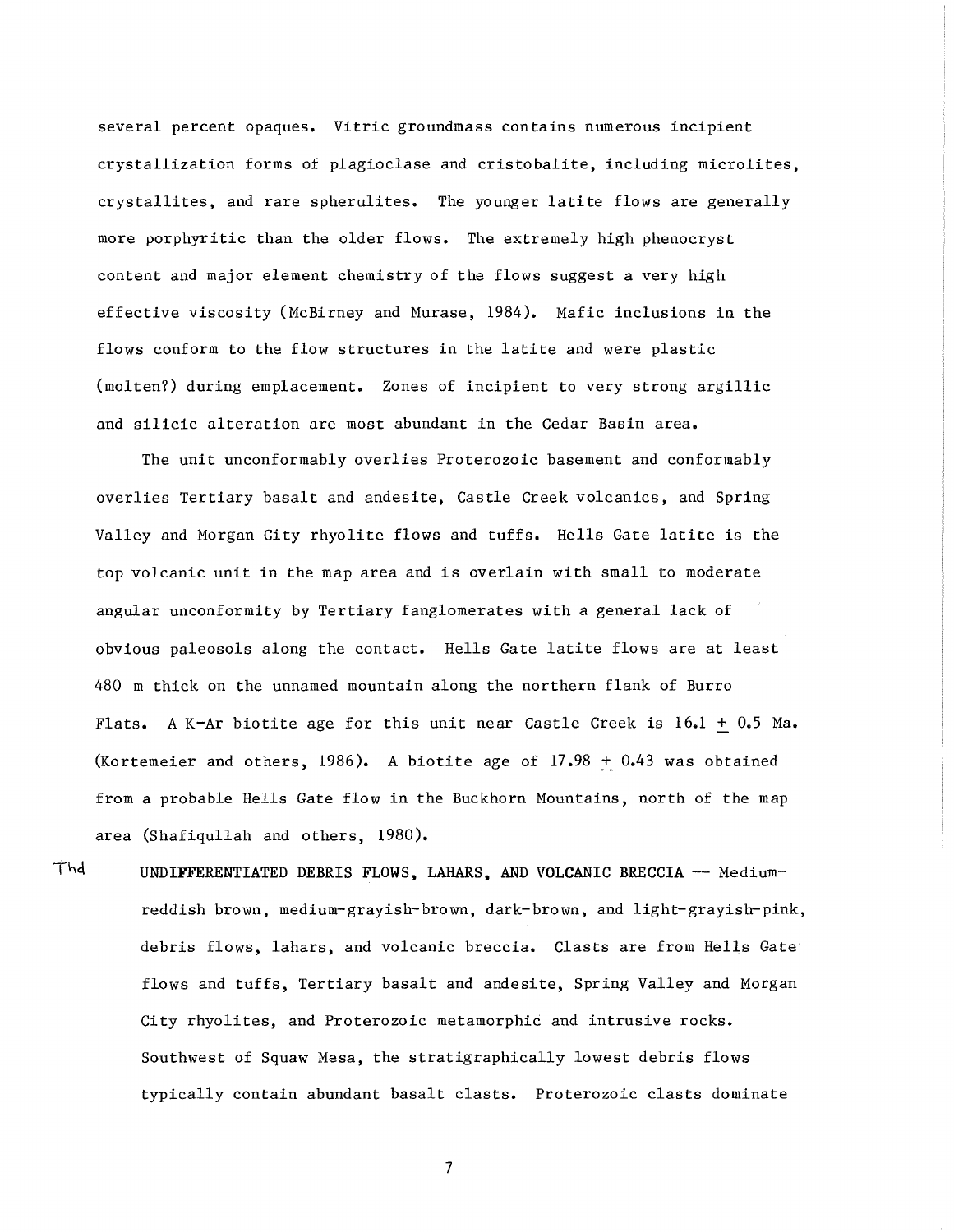this unit north of Big Hells Gate, where brecciated rafted blocks of Tertiary basalt larger than 30 m diameter also occur. The thickness of this unit is greater than 150 m near Big Hells Gate. Clasts in associated volcanic breccias are mainly cognate lithics of Hells Gate flows.

- Thb VOLCANIC BRECCIA -- Light-purplish-gray, medium-gray, and light-grayishpink, poorly sorted, and crudely bedded volcanic breccia. The clasts are angular to subrounded and composed of Hells Gate latite flows. They average about 15 cm diameter, but clasts as large as 4 m diameter are present near Cow Creek. Volcanic breccia in Crater Canyon and south of Cedar Basin is crudely bedded and contains some tuff. These rocks are probably massive crumble breccia marginal to very thick flows or domes.
- Thfb FLOW BRECCIA -- Angular autobreccia associated with Hells Gate latite flows. The maximum diameter of the clasts is about 3 meters.
- $Th_2$  YOUNGER HIGHLY PORPHYRITIC LATITE FLOWS -- Medium- to dark-gray, mediumreddish brown, and light-grayish-pink, highly porphyritic latite flows. These flows contain 30 to 50 percent phenocrysts (See general description above).
- ~~t LITHIC TUFF -- Medium-gray, pinkish-white, light-grayish-pink, and lightto medium-brown, poorly sorted lithic tuff. The dominant clasts are angular cognate lithics of Hells Gate latite although lithics of Spring Valley rhyolite, Tertiary basalt and andesite, and Proterozoic intrusive and metamorphic rocks are also locally present.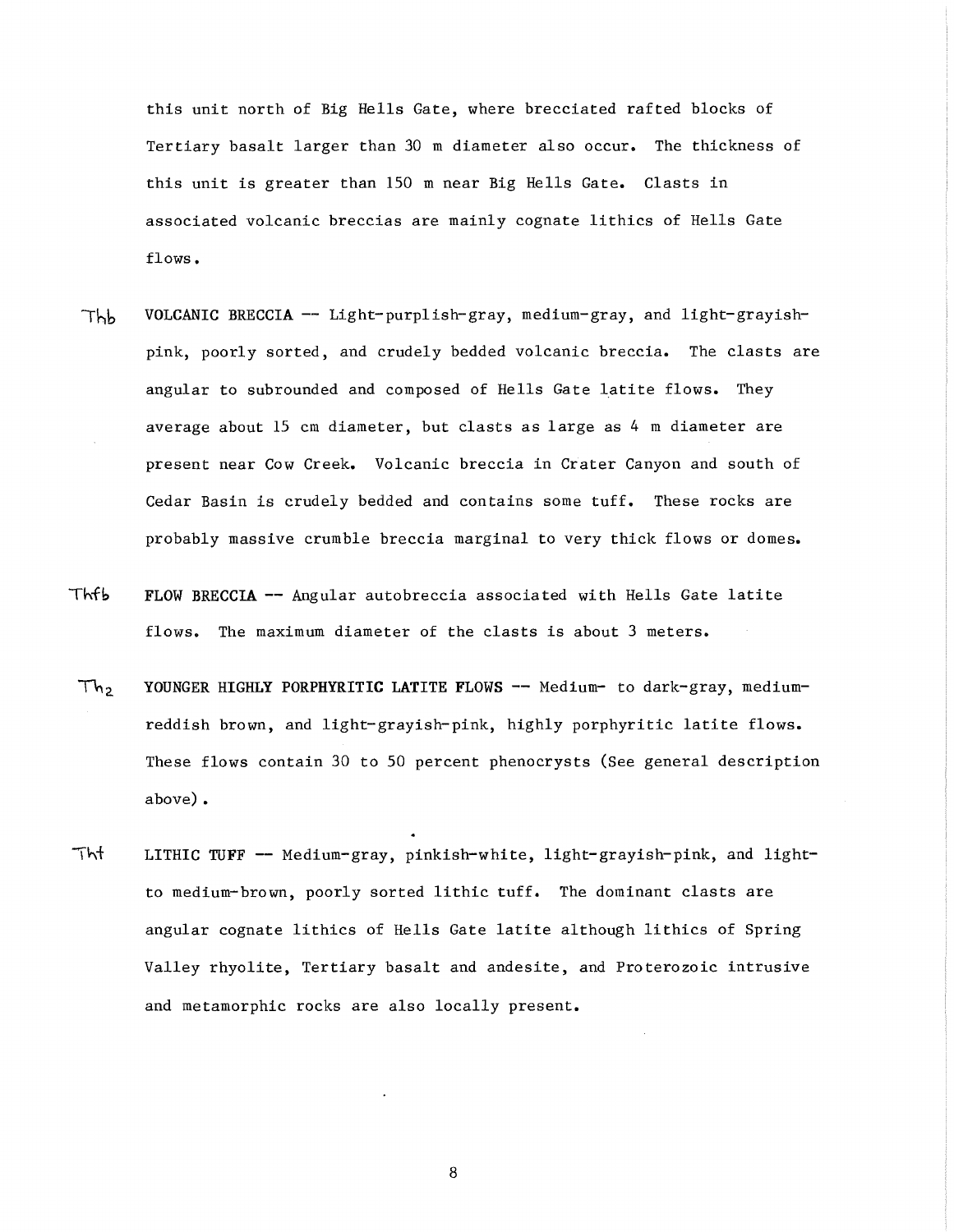OLDER PORPHYRITIC LATITE FLOWS -- Medium-gray, light-grayish-purple, medium-brown, and light-grayish-pink, porphyritic latite flows. Flows contain 25 to 35 percent phenocrysts (See general description above).

T<sub>c</sub> $_{c}$  **CASTLE CREEK VOLCANICS** -- Dark-greenish-gray, and mottled dark- and mediumgray, dense, porphyritic andesite flows and minor flow breccia. A phenocrystpoor, nonpersistant basal zone is commonly light-yellowish-brown on weathered surfaces. Flows contain 1 to 10 percent phenocrysts (less than 0.5 to 3 mm) including 2 to 6 percent plagioclase, 1 to 3 percent clinopyroxene, a trace to 1 percent biotite, a trace to 2 percent quartz, and trace amounts of oxyhornblende. Opaques are present in the groundmass. The pilotaxitic and weakly trachytic, coarse-grained groundmass textures include plagioclase crystals as large as 0.25 mm. Some clinopyroxene phenocrysts are twinned. Quartz phenocrysts are rounded and embayed.

This unit conformably overlies Tertiary basalt, andesite, undifferentiated tuff, and basal sandstone and conglomerate. Near French Creek, the Castle Creek volcanics rest unconformably on Proterozoic rocks. In the Governors Peak area, the unit is conformably overlain by a thin basalt flow and by Hells Gate latite. Castle Creek volcanics are as much as 200 m thick near Castle Creek, but they are more typically less than 90 m thick.

SPRING VALLEY RHYOLITE -- Mottled, light-pink, light-pinkish-gray, and lightgray, weakly to moderately porphyritic, flow-foliated rhyolite flows and minor flow breccia. Dark- to medium-gray and light-mottled-greenish-gray porphyritic vitrophyre is locally abundant. Flows contain 3 to 10 percent phenocrysts (3 to 0.1 mm), including 2 to 5 percent plagioclase and sanidine, 1 to 3 percent quartz, less than 1 percent hornblende, and trace amounts of sphene, cristobalite, and apatite. Most large plagioclase phenocrysts have disequilibrium coronas. Euhedral cristobalite crystals occur in gas cavities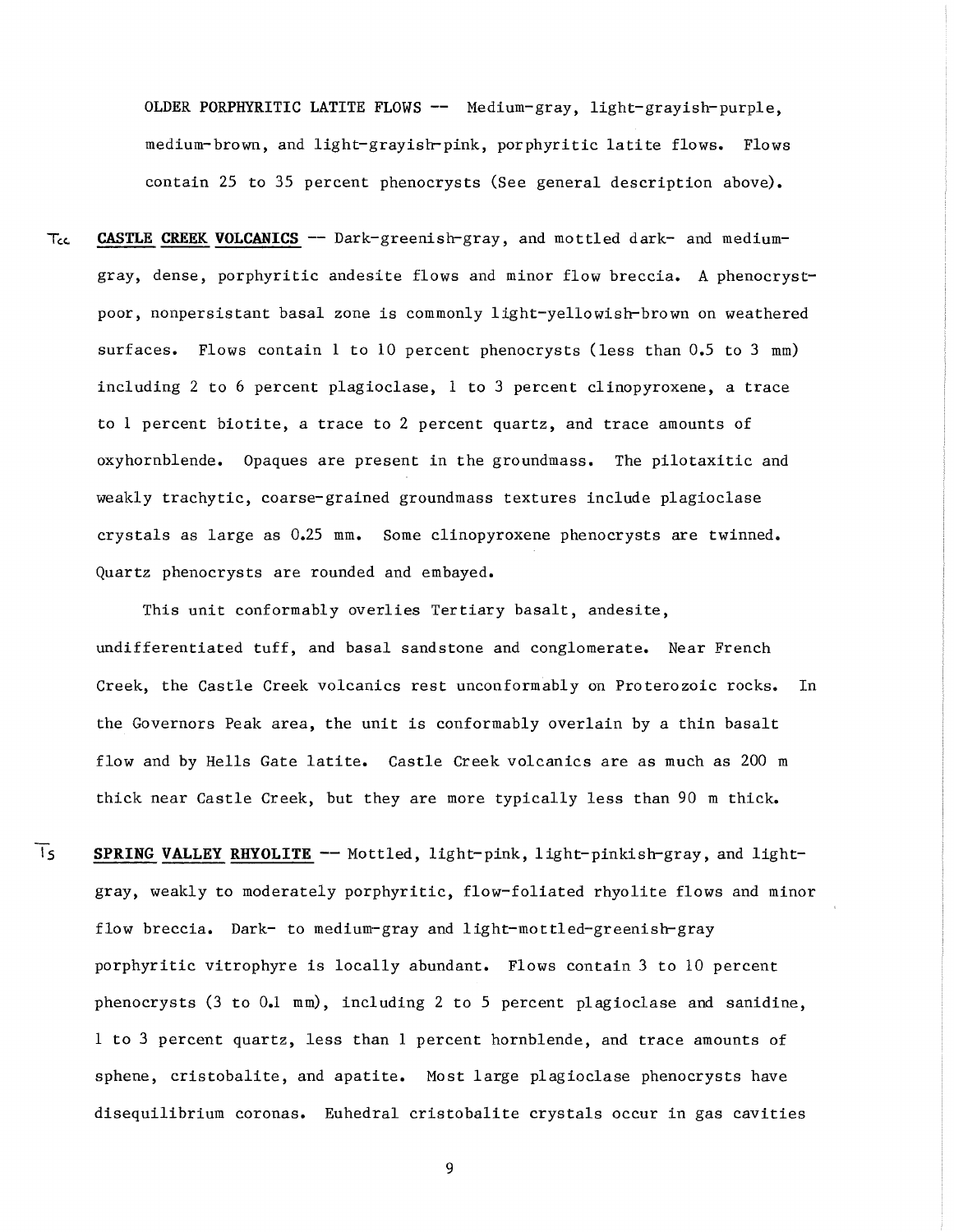and as crystallites in the vitric groundmass. Acicular apatite crystals less than 1 mm long and gas-bubble trains are locally abundant. Opaques occur in trace amounts. Plastically deformed mafic inclusions as large as 5 cm diameter occur in some flows.

The unit unconformably overlies Proterozoic basement and Cretaceous granitic rocks, and conformably overlies cogenetic Spring Valley tuff and Tertiary basalt and andesite. Spring Valley rhyolite is conformably overlain by Tertiary basalt and andesite, Spring Valley rhyolite tuff, and Hells Gate latite. Flows are overlain with some angular unconformity by Tertiary fanglomerate. The remnant of a rhyolite dome at Spring Valley is at least 360 m thick. A K-Ar whole-rock date from a vitrophyre near Garfias Wash is  $18.7 + 0.6$  Ma (Kortemeier and others,  $1986$ ).

 $T$ st LITHIC TUFF AND TUFFACEOUS SEDIMENTARY ROCK -- Light-yellowish-brown, pinkish-white, light-pinkish-gray, and light-pinkish-brown, poorly to moderately welded, lithic rhyolite tuff that contains accidental and accessory lithics, and locally abundant pumice. The phenocryst assemblage is the same as the associated rhyolite flows. Most of these tuffs are weakly to moderately altered to clay and zeolite minerals. Minor poorly-indurated volcaniclastic sedimentary rocks are associated with the tuffs.

> The tuffs are nonpersistant and occur both stratigraphically above and below the rhyolite flows. The Spring Valley rhyolite tuff is as much as 180 m thick on the eastern side of Garfias Wash.

### **T+** UNDIFFERENTIATED LITHIC RHYOLITE TUFFS AND TUFFACEOUS SEDIMENTARY ROCKS --

Light-pinkish-gray, light-tan, and light-pinkish-brown poorly to moderately welded, phenocryst-poor, lithic rhyolite tuff and poorly indurated tuffaceous sedimentary rocks. The lithics range in size from less than 3 cm to about 6 m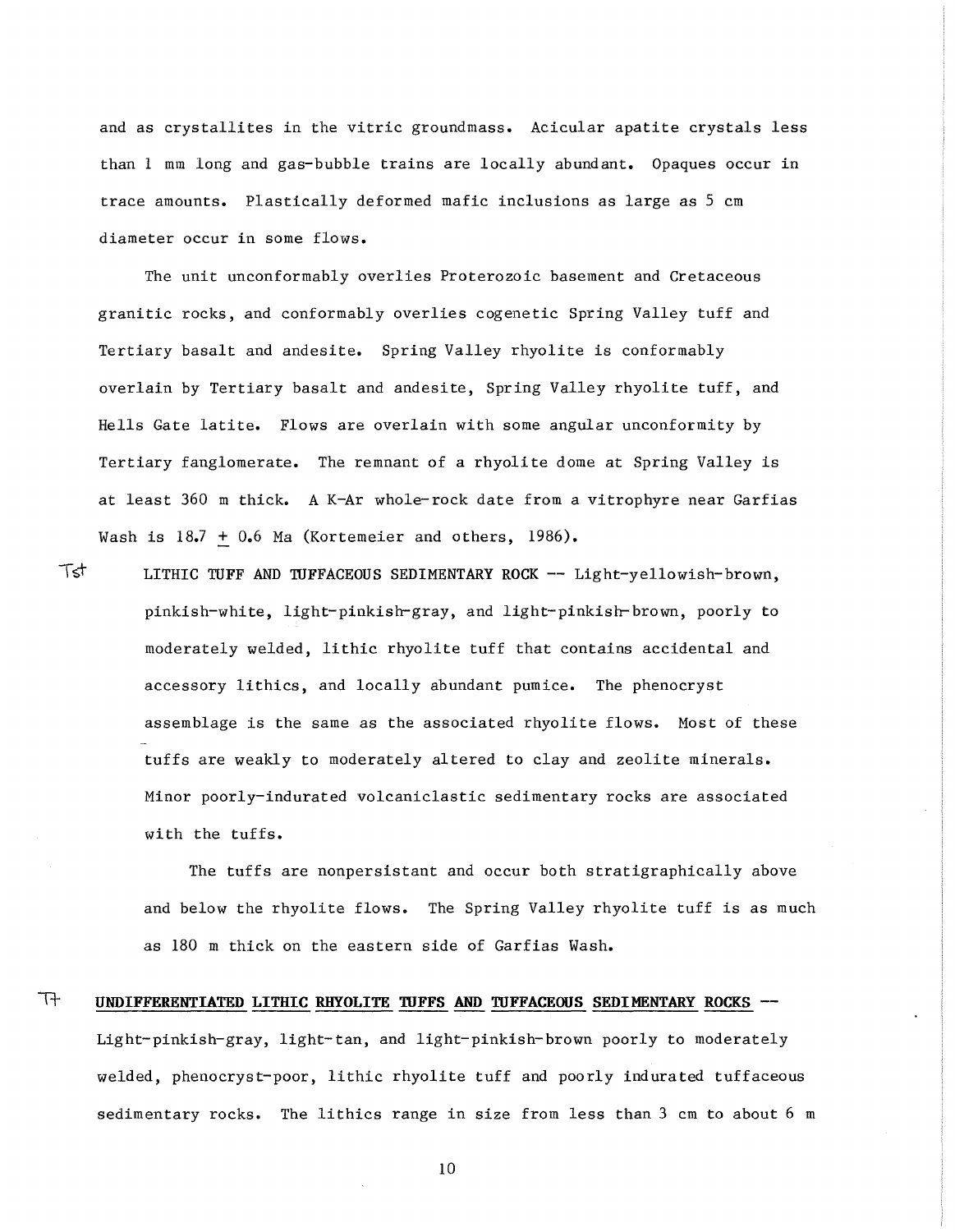and are principally fragments of Tertiary volcanic rocks and Precambrian metamorphic and intrusive rocks. The largest lithics occur near Cow Creek. The tuffs are at least 200 m thick in the Burro Flats area. These tuffs are associated with and probably genetically related to Spring Valley rhyolite and Morgan City rhyolites.

The tuffs unconformably overlie Proterozoic schist and are conformably overlain by Tertiary basalt, Castle Creek volcanics, and Hells Gate latite. Tertiary fanglomerate overlie the tuffs with some angular unconformity.

Tmc MORGAN CITY RHYOLITE -- Light- to medium-gray, medium-pinkish-gray, and medium-grayish-brown, dense, moderately flow-foliated, porphyritic rhyolite flows and flow breccia. Flows contain 5 to 12 percent phenocrysts (less than 1 to 3 mm) including, 1 to 5 percent plagioclase, a trace to 2 percent quartz, 2 to 5 percent biotite, and 1 to 3 percent opaques. The microgranophyric groundmass texture is composed of quartz and feldspar laths. Plagioclase, biotite, and opaque phenocrysts are both euhedral and subhedral, and quartz is generally subhedral. Biotite phenocrysts are strongly aligned with the flow foliation. Oligoclase (An-13 to An-18) is the most common plagioclase present and most large phenocrysts are optically zoned.

The unit conformably overlies Tertiary basalt and andesite, undifferentiated tuff, and volcaniclastic sedimentary rocks. Conformably overlying the Morgan City rhyolite are Tertiary basalt and andesite, undifferentiated lithic tuff, Spring Valley rhyolite tuff, and Hells Gate latite. The Morgan City rhyolite is 240 m thick at Pikes Peak.

Tb **UNDIFFERENTIATED BASALT AND ANDESITE --** Very-dark- to medium-gray, pinkish- to reddish-brown, and pinkish-gray, vesicular, amygdaloidal, locally scoriaceous, locally porphyritic, trachytic to pilotaxitic basalt, basalt-derived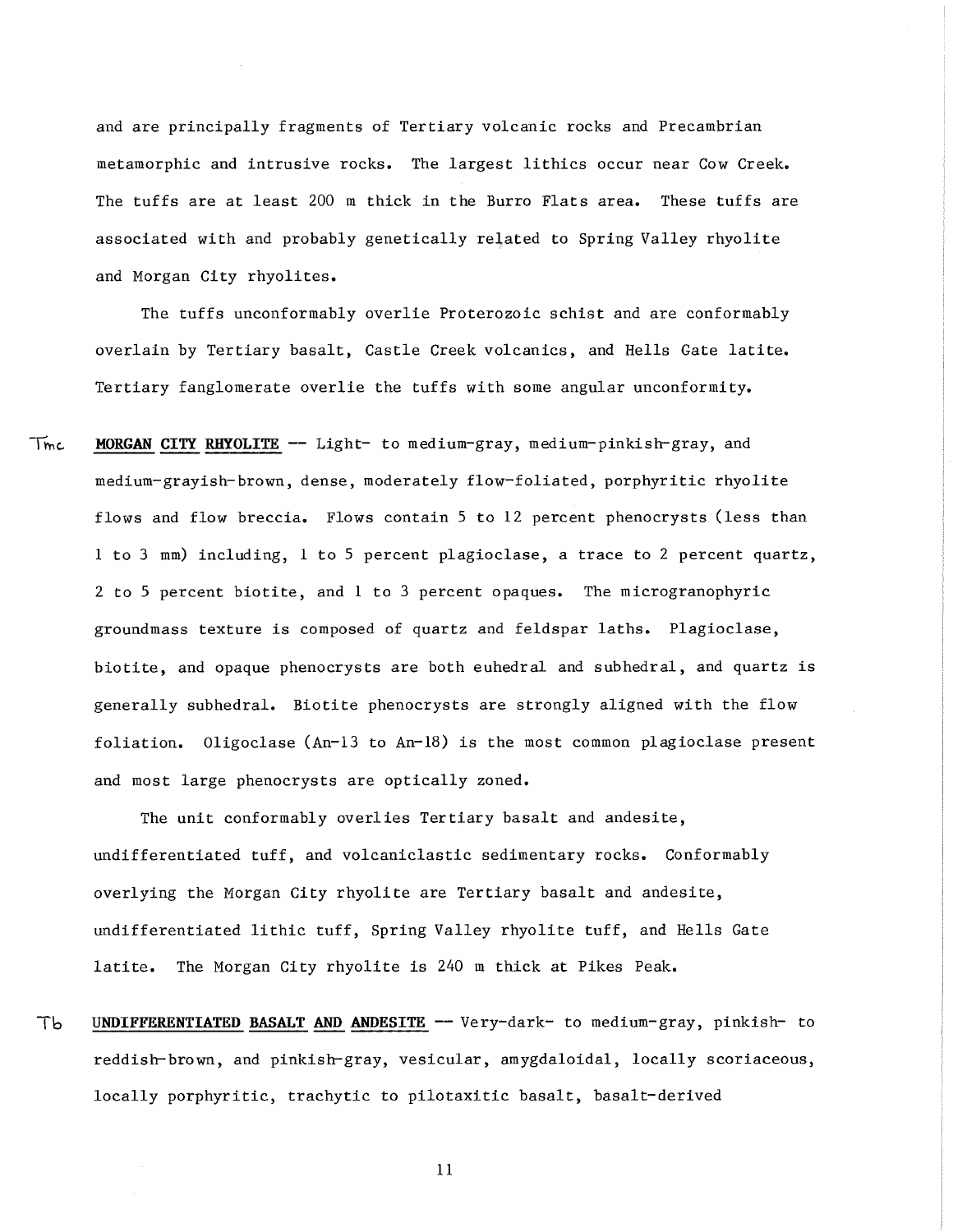sedimentary rocks, and andesite flows. Porphyritic flows contain 2 to 12 percent phenocrysts of augite, olivine, and plagioclase. The fine-grained groundmass is composed of about 53 percent plagioclase, 10 percent olivine, 29 percent augite, and 8 percent magnetite (Ward, 1977). Groundmass olivine is typically altered to secondary minerals. Ward (1977) indicates that many of the augite phenocrysts exhibit hourglass zoning. Scoriaceous beds 0.4 to 6 m thick and associated abundant bombs occur near former cinder cones. The bombs are mostly spindle shaped (bipolar fusiform) and are as large as 1.5 m long and 0.3 m wide. Scoria fragments seldom exceed 2.5 cm in diameter. Basal flows are typically highly fractured and incipiently to moderately altered. Secondary quartz, calcite, and rare fluorite are locally present as fracture fillings.

The basalts are intercalated with quartz-bearing and quartz-free andesitic rocks, Spring Valley rhyolite, Morgan City rhyolite, and associated lithic tuff, and Castle Creek volcanics. The unit unconformably overlies Proterozoic metamorphic and intrusive rocks and Cretaceous granitic rocks, and conformably overlies the basal Tertiary sandstone and conglomerate. Basalt and andesite are conformably overlain by Hells Gate latite and an angular unconformity locally exists between this unit and Tertiary fanglomerate. The sequence of basalt and andesite is at least 280 m thick at Baldy Mountain and about 120 m thick along the east side of Garfias Wash. A K-Ar whole rock age date of  $16.63 + 0.35$  Ma was obtained from a sample taken along the west side of Lake Pleasant (Scarborough and Wilt, 1979).

lrb, QUARTZ-BEARING ANDESITIC ROCKS **--** Mottled, medium-pinkish-gray, poorly porphyritic, fine-to medium-grained, dense rocks with abundant liesegang banding. Flows contain phenocrysts (1 to 3 percent) of biotite, amphibole, pyroxene, and quartz. The mafics are generally altered.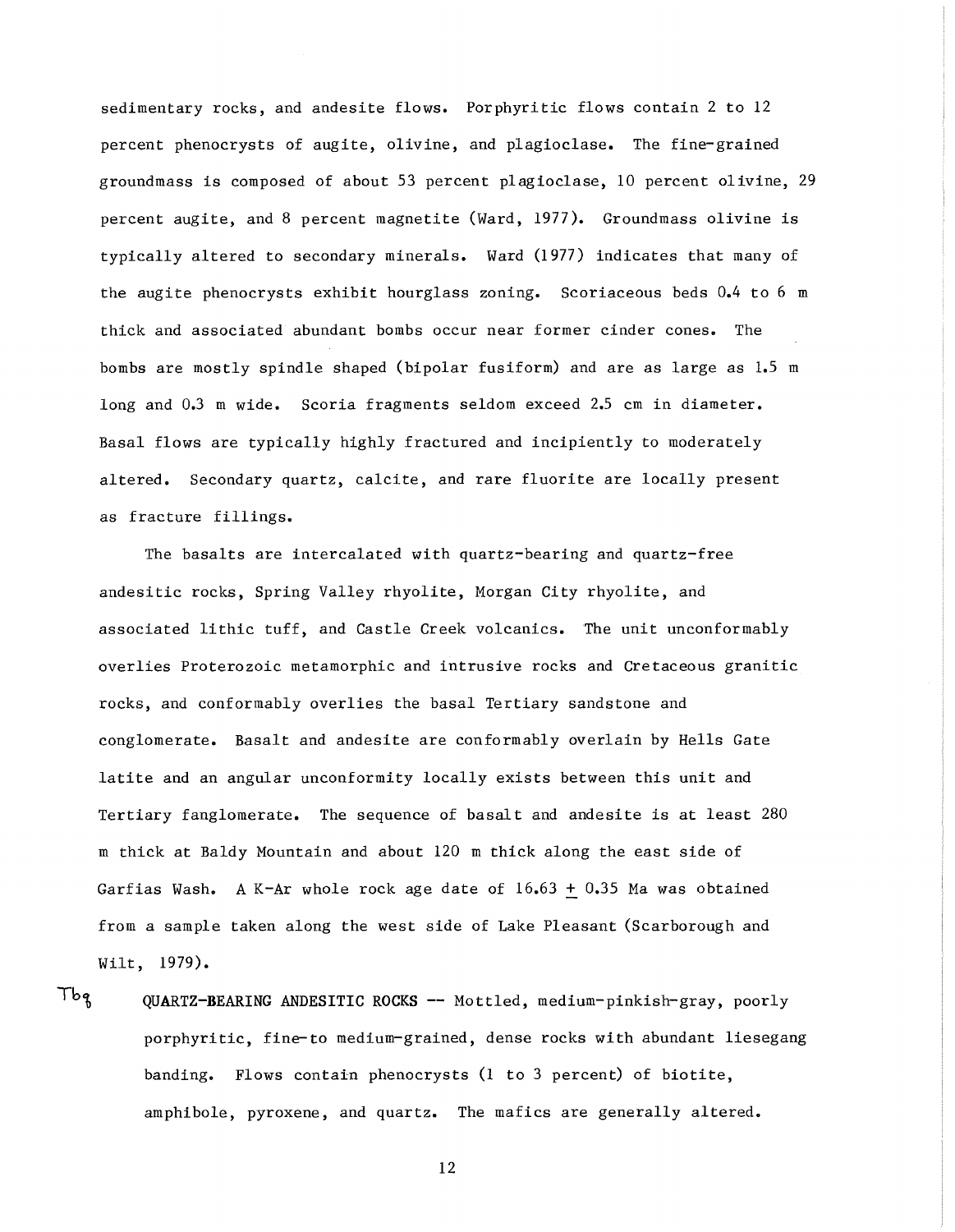Opaques are abundant in a microgranophyric groundmass. Rare quartz phenocrysts up to 3 mm diameter are anhedral and subrounded. A sample taken from Burro Flats is K-metasomatised. These rocks are complexly intercalated within the lower basalts and andesites.

Tc. BASAL SANDSTONE AND CONGLOMERATE (OLIGOCENE - EARLY MIOCENE?) -- Reddishbrown to greenish-gray coarse sandstone, conglomerate, and minor laharic breccia. Clasts are of Precambrian metamorphic and intrusive rocks and rare basalt. These clastic rocks are typically about 1 m thick, but are locally 12 m thick near the microwave tower beside the Castle Hot Springs Road. They are strongly silicified at this locality, but are generally more poorly indurated. This unit non conformably overlies Precambrian metamorphic and intrusive rocks and is overlain conformably by Tertiary basalt, Castle Creek volcanics, and Hells Gate latite. Large outcrop areas occur in the adjacent Buckhorn Mountains.

#### **MIOCENE (1) INTRUSIVE ROCKS**

- Tig **APHYRIC RHYOLITE INTRUSIONS** -- Light-pink and light-gray, fine-grained rhyolite intrusions with rare quartz, biotite, and feldspar phenocrysts.
- **llf FELDSPAR-RICH LATITE INTRUSIONS --** Light-pinkish-gray, light-yellowish-brown, and light-greenish-gray fine-grained latitic intrusions. These intrusions contain 15 to 35 percent phenocrysts (less than 2 mm to 2.5 cm diameter) including, 15 to 20 percent zoned plagioclase, less than 1 to 2 percent biotite, and a trace to 2 percent quartz. Euhedral and anhedral opaques are present in the granophyric groundmass. Many of the intrusions are Kmetasomatised.

These rocks intrude and locally contain pendants of Precambrian basement and Tertiary clastic and volcanic rocks. Most of the latitic intrusions occur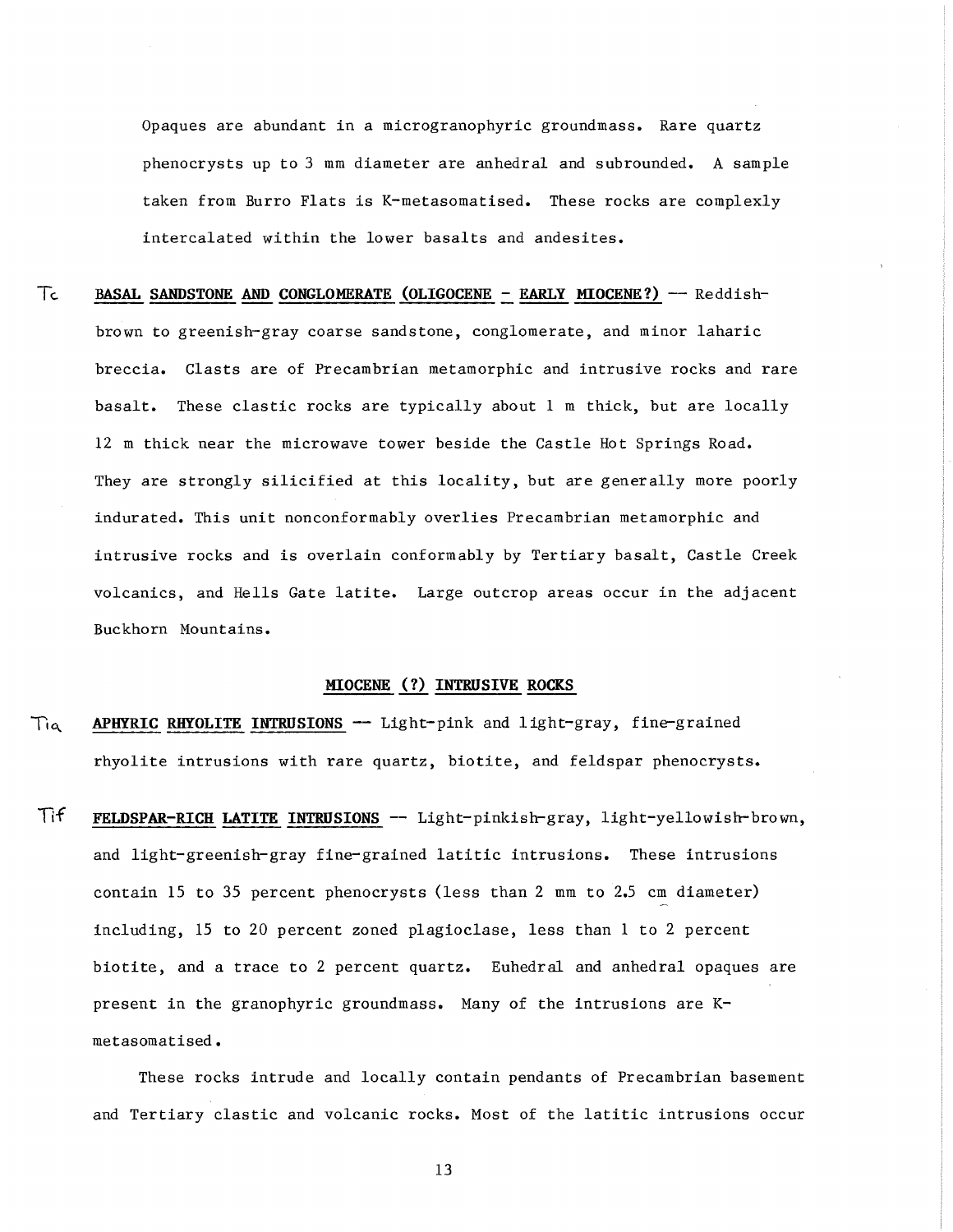in the west-central map area.

- $\frac{1}{\sqrt{m}}$  **MAFIC AND INTERMEDIATE INTRUSIONS** -- Aphanitic to medium-grained basaltic, andesitic, and dioritic dikes that generally are extensively weathered and poorly exposed.
- ~ **UNDIFFERENTIATED FELDSPAR-RICH LATlTE INTRUSIONS** -- Narrow, porphyritic, finegrained latite intrusions.
- ~ **UNDIFFERENTIATED INTERMEDIATE INTRUSIONS --** Aphanitic to medium-grained intrusions of probable rhyodacitic to andesitic composition.
- xx ~ **UNDIFFERENTIATED MAFIC INTRUSIONS** -- Dark-colored intrusions of aphanitic basalt and fine- to medium-grained diorite.

#### **PRE-TERTIARY ROCK UNITS**

- K<sub>9</sub> GRANITE (LATE CRETACEOUS?) Light- to moderate-gray, coarse- to mediumgrained granite averaging 30 to 40 percent orthoclase, 10 to 15 percent plagioclase, 10 to 15 percent quartz, 3 to 5 percent biotite and muscovite, 1 to 2 percent magnetite, 1 to 3 percent anhedral opaques, and a trace to 5 percent sphene, zircon and other accessory minerals. A sample taken from Spring Valley yielded a 129 m.y. K-Ar paragonite  $(0.6$  percent K) age of uncertain significance (Shafiqullah and others, 1980).
- ~ **QUARTZ VEINS (PROTEROZOIC)** -- White and very-light-pinkish-gray, massive quartz occurring in Proterozoic metamorphic and intrusive rocks and generally conforming to principal schistosity. The quartz is as much as 6 m wide and extends along strike for greater than 500 m.
	- X<sub>9</sub> GRANITE (EARLY PROTEROZOIC) Medium- to coarse-grained equigranular granite with several percent amphibole and biotite. Granite occurs in the west-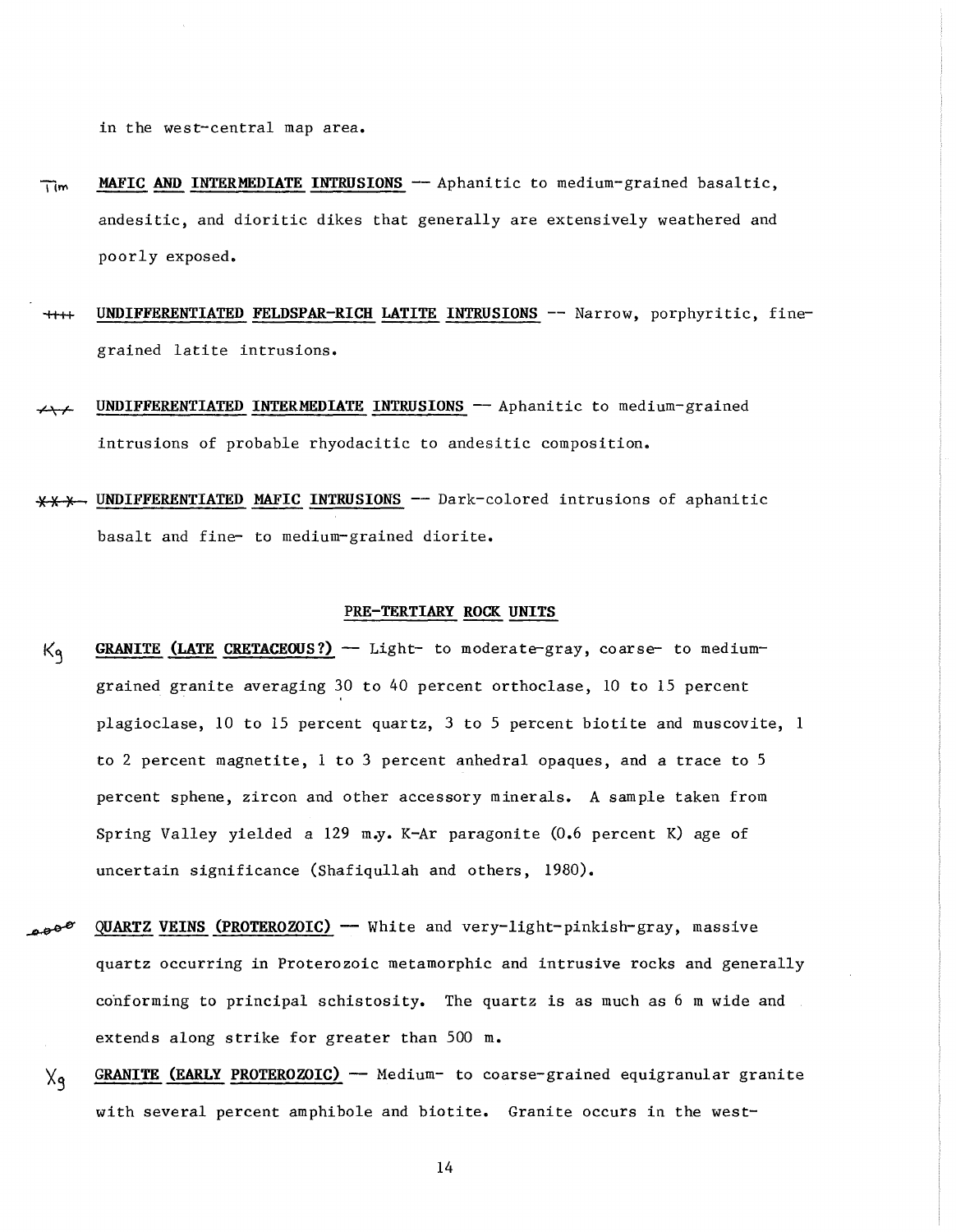central Morgan City Wash area.

- $\chi_{\mathbf{q}}$ b GABBRO (EARLY PROTEROZOIC) -- Dark-greenish-gray gabbro with abundant pyroxene phenocrysts and lesser amounts of opaques and feldspar. These thin layers within the Proterozoic schists and gneisses generally conform to the principal schistosity.
- $\chi_{\alpha}$ | ALASKITE, TOURMALINE-BEARING GRANITE, AND PEGMATITE (EARLY PROTEROZOIC?) --Very coarsely crystalline, leucocratic, weakly-foliated intrusive rocks. Quartz, microcline feldspar, m,uscovite and locally abundant euhedral schorl tourmaline are the principal components. Minor magnetite and anhedral opaques are present in some outcrops. Muscovite locally comprises 15 percent of the alaskite. The alaskite occurs both as large pods within the enclosing schists as well as narrow, unmapped bodies that conform to the principal schistosity.
- $\chi_{b}$ ;f BANDED IRON FORMATION (EARLY PROTEROZOIC) -- Banded dark-brown and verylight- to dark-gray hematitic quartz and chert. Principal outcrops strike northeast and are southwest of Morgan City Wash, near the Pikes Peak iron deposit. Recrystallized carbonate and other metasedimentary rocks are associated with this unit in the southern part of the map area.
	- X<sub>5</sub> SCHIST, PHYLLITE, GNEISS, AND METAMORPHIC ROCKS (EARLY PROTEROZOIC) Lightto medium-silvery-gray, greenish-gray, brown, and dark-gray, foliated, micaceous and chloritic schist, phyllite, quartz and feldspar schist and gneiss, and other metasedimentary and metavolcanic rocks. Garnet and hornblende are locally abundant in the schist. These rocks are part of the Proterozoic Yavapai Supergroup with an age of approximately 1.8 Ga.